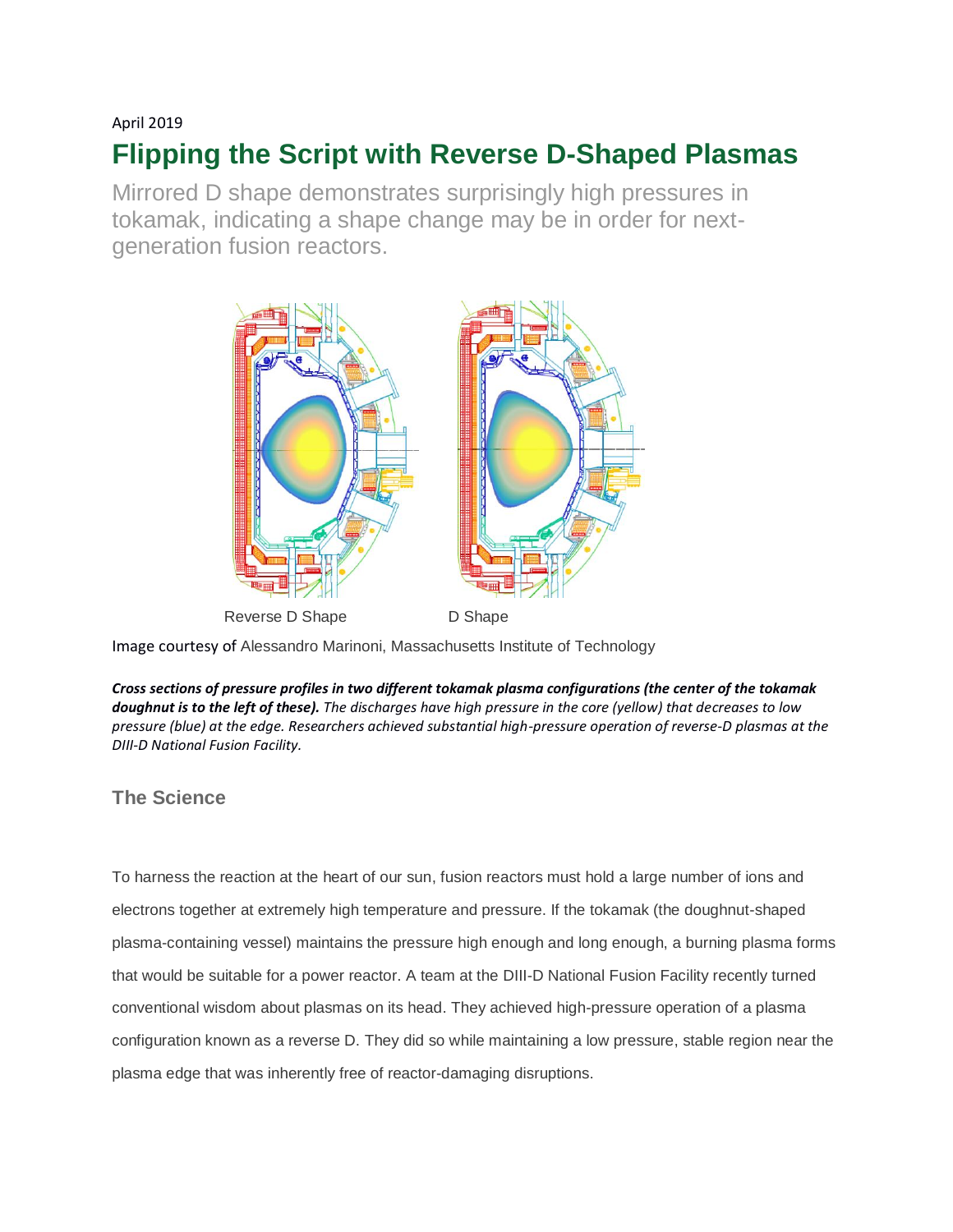#### **The Impact**

If scientists can confirm the beneficial properties of this new shape in even higher-pressure plasmas, this regime could significantly accelerate the realization of a fusion power plant.

#### **Summary**

Tokamaks are the leading magnetic configuration in the effort to achieve practical fusion energy. Plasmas in tokamaks have the shape of a torus, or doughnut. In early tokamaks, if you cut the doughnut in half and looked at the end or cross section, the plasma was in the shape of a circle. For modern-day tokamaks, the cross section typically has a somewhat triangular or D shape, with the narrow side of the shape pointing away from the center of the doughnut.

Physicists have long known that D-shaped plasmas are able to sustain much higher pressure than a circle-shaped plasma. This is a natural consequence of placing more plasma in a region of good curvature, that is, where any plasma perturbation is opposed by an increasing magnetic field. On the other hand, scientists have long thought that plasmas with a reverse D shape were not capable of maintaining those same pressures due to a larger fraction of the plasma residing in a region of bad curvature, that is, where a perturbation encounters a decreasing magnetic field.

A team of researchers at the DIII-D National Fusion Facility turned that conventional wisdom on its head recently when they achieved high-pressure operation of reverse-D plasmas while maintaining a low pressure, stable edge region inherently free of reactor-damaging edge localized modes, or ELMs.

High-confinement plasma regimes attain the high density and temperatures required to sustain thermonuclear reactions by developing steep pressure gradients near the edge of the plasma. However, applying so much pressure on a narrow region at the edge of a plasma leads to ELM instabilities — much like squeezing a balloon causes it to bulge outward around the fingers of a hand. Researchers must curtail these ELMs if commercial fusion energy is to become a reality.

The new shape, also known as negative triangularity, had long been thought of as an interesting sideline, but it wasn't believed to hold much promise for applied fusion energy due to its supposedly lower pressure limits. Initially, scientists explored the reverse-D shape experimentally at the TCV tokamak in Switzerland with promising confinement performance. The DIII-D team decided to see if they could take this idea further, using the flexibility of the DIII-D tokamak to explore the influence of the plasma shape and heating. In doing so, the team discovered that a reverse-D plasma could sustain a high total pressure without needing the steep high confinement pressure gradient in the edge (and thus, no ELM instabilities). In fact, reverse-D shapes produced plasmas with performance at least as good as normal high-confinement mode on DIII-D, but without the ELMs.

#### **Contact**

Alessandro Marinoni

Massachusetts Institute of Technology [marinoni@mit.edu](mailto:marinoni@mit.edu)